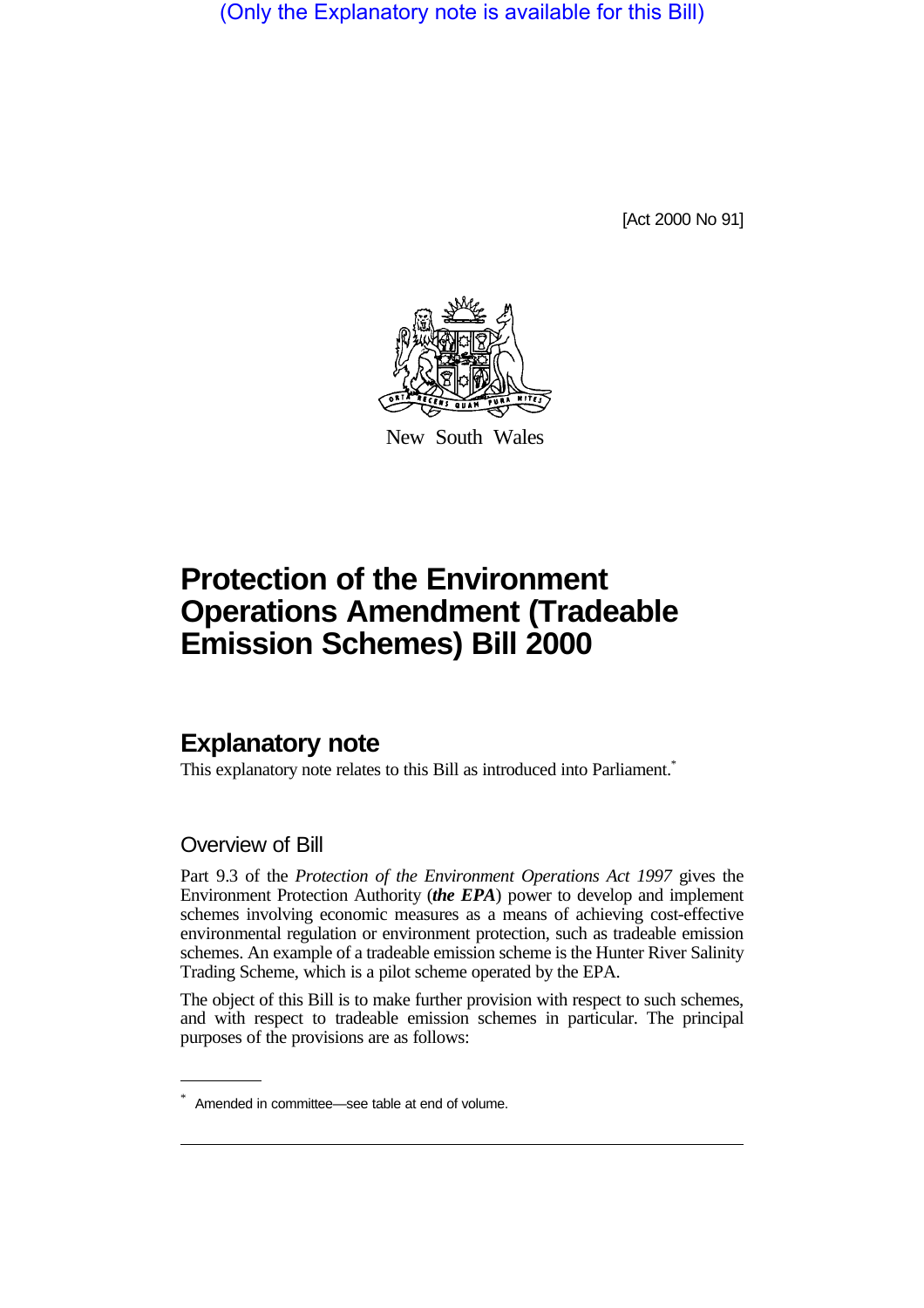Explanatory note

- (a) to provide for more extensive regulation-making powers in respect of tradeable emission schemes and, in particular, to allow the regulations:
	- (i) to prescribe conditions of environment protection licences for the purpose of giving effect to a scheme, and
	- (ii) to provide for the recovery of the costs of administering a tradeable emission scheme from participants in the scheme,
- (b) to confer certain powers on the EPA in connection with tradeable emission schemes, for enforcement purposes and other purposes, including power to impose penalties for contraventions of the scheme, subject to the regulations,
- (c) to exempt regulations relating to tradeable emission schemes from staged repeal under the *Subordinate Legislation Act 1989*,
- (d) to exempt trade in tradeable emission scheme permits and credits from liability for duty,
- (e) to provide further protection to the Crown against claims for compensation and against any other liability that may arise in respect of schemes involving economic measures in general, and tradeable emission schemes in particular.

### Outline of provisions

**Clause 1** sets out the name (also called the short title) of the proposed Act.

**Clause 2** provides for the commencement of the proposed Act on a day or days to be appointed by proclamation.

**Clause 3** is a formal provision giving effect to the amendments to the *Protection of the Environment Operations Act 1997* set out in Schedule 1.

# **Schedule 1 Amendments**

#### **Regulation-making powers**

The amendments authorise regulations to be made for or with respect to any aspect of a tradeable emission scheme. (See **Schedule 1 [6]**, proposed section 295C). More specific regulation-making powers are also included. These are explained below.

A regulation that makes provision for a tradeable emission scheme will not be subject to staged repeal under the *Subordinate Legislation Act 1989*. However, the operation of the regulation may be periodically reviewed by the Minister, as provided for by the regulation. (See **Schedule 1 [6]**, proposed section 295C).

Explanatory note page 2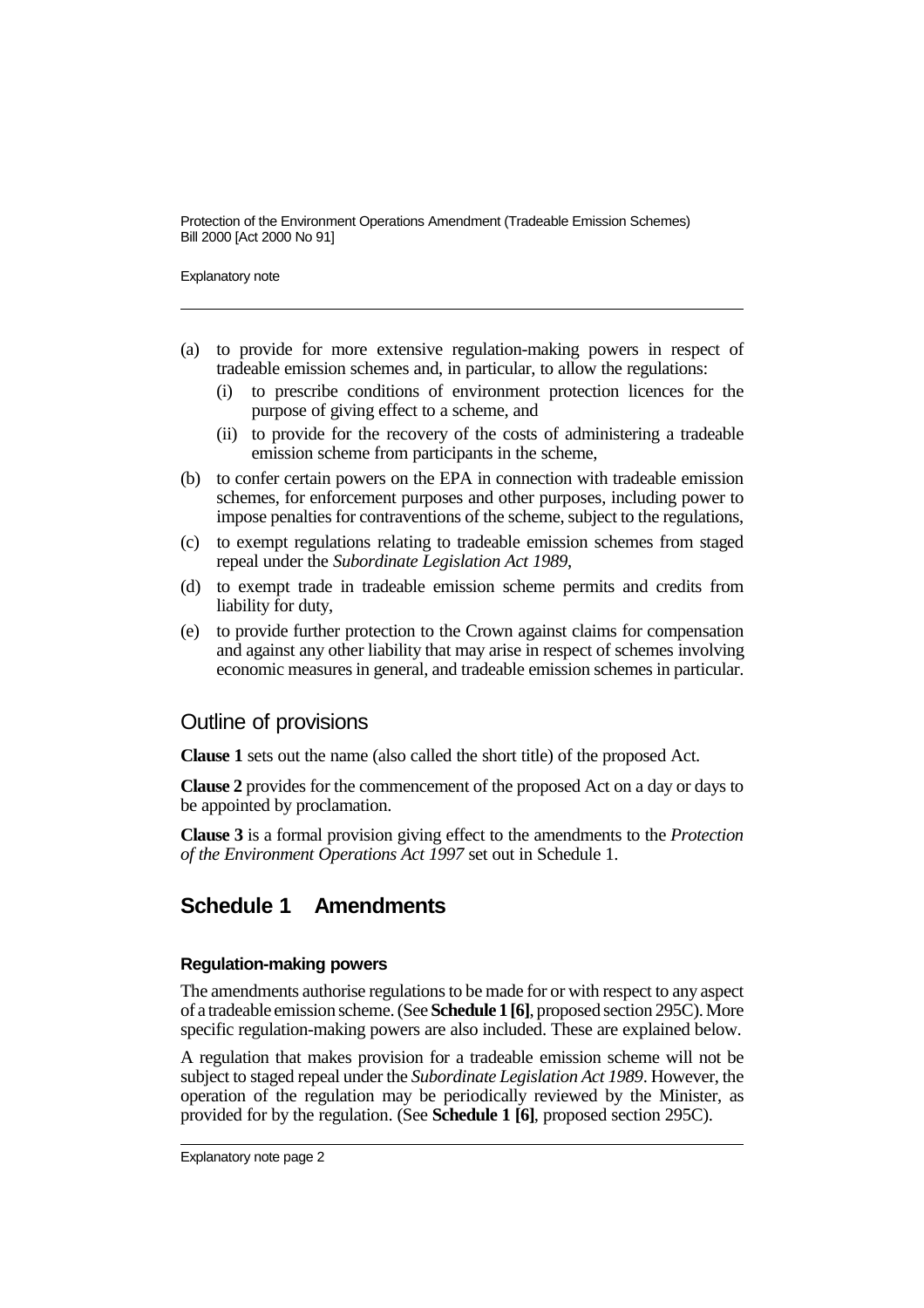Explanatory note

#### **Licence conditions**

Conditions of environment protection licences are attached to licences by the appropriate regulatory authority. At present, the principal Act does not allow conditions to be imposed by the regulations. The amendments allow the regulations to impose conditions of licences for the purpose of giving effect to a tradeable emission scheme. (See **Schedule 1 [6]**, proposed section 295D).

**Schedule 1 [1]** contains a consequential amendment.

#### **Cost recovery**

The amendments allow the regulations to require participants in a tradeable emission scheme to contribute toward the costs of management and administration of the scheme, and other costs relating to the scheme. Such contributions are to be deposited in a fund in the Special Deposit Account, and used for purposes associated with the scheme. (See **Schedule 1 [6]**, proposed sections 295H and 295I).

#### **Powers that may be exercised by EPA**

At present, the EPA has power to alter or terminate a scheme involving economic measures. The amendments make it clear that the EPA can also suspend the scheme, or alter, suspend or terminate any part of the scheme (see **Schedule 1 [3]**) and that regulations may be made with respect to those matters (see **Schedule 1 [5]**).

The amendments will authorise the EPA to impose penalties for emissions in contravention of a scheme. The amount of the penalty, or the method of its calculation, is to be set out in the regulations. The penalty can be enforced by cancellation or forfeiture of tradeable emission permits or credits, or by other measures authorised by the regulations. (See **Schedule 1 [6]**, proposed section 295E).

In addition, the regulations may authorise the EPA:

- (a) to cancel or suspend tradeable emission permits or credits, or any entitlement that they confer, or order their forfeiture, and
- (b) to cancel or suspend a person's right to participate in the scheme or impose other restrictions on that right.

See **Schedule 1 [6]**, proposed section 295F.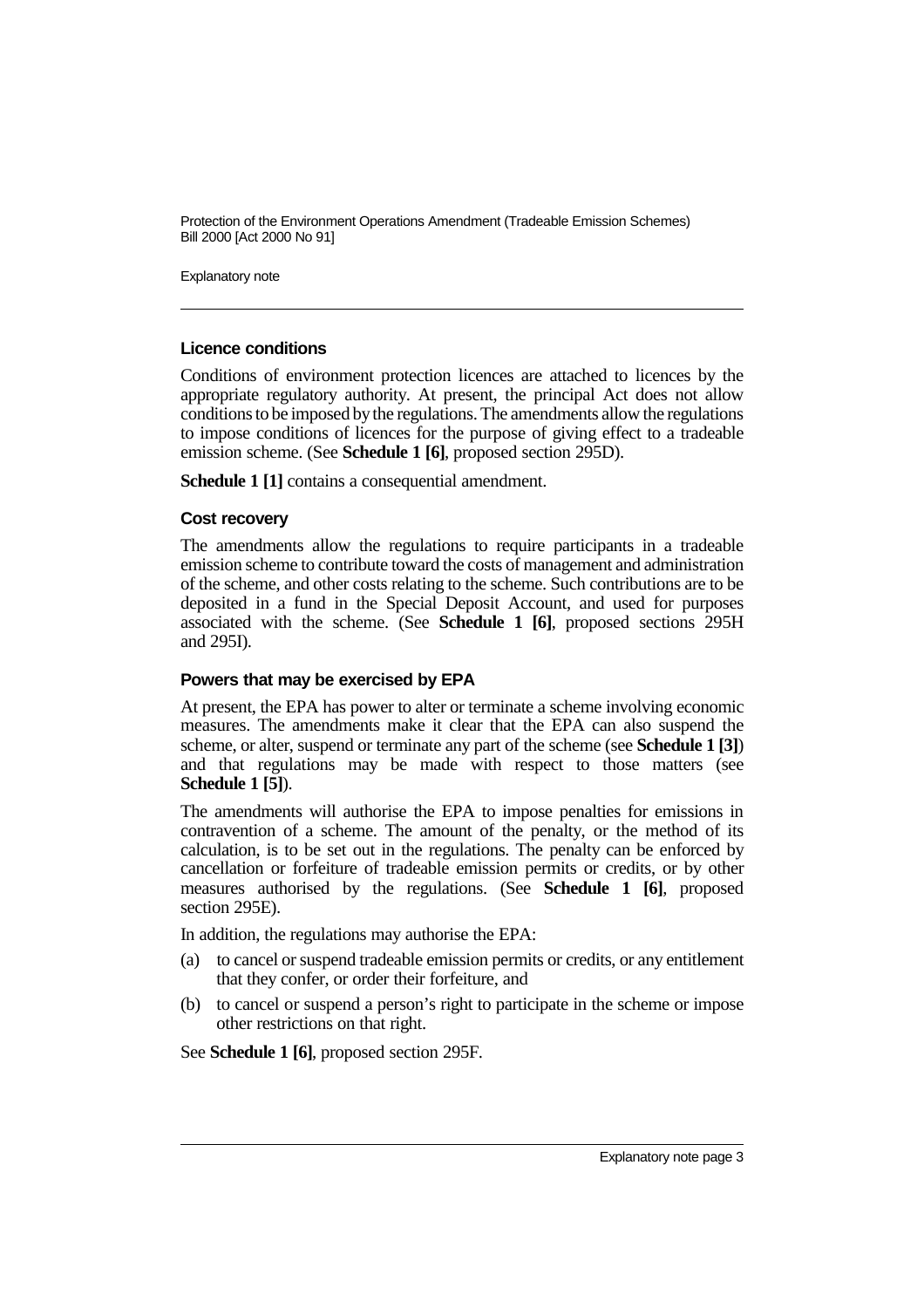Explanatory note

The amendments make it clear that the EPA may participate in a tradeable emission scheme by holding or trading in tradeable emission permits or credits (see **Schedule 1 [6]**, proposed section 295G).

#### **Delegation by EPA**

The amendments make it clear that the EPA can enter into agreements and other arrangements with other persons or bodies for the exercise of functions under a tradeable emission scheme. The regulations can provide for the establishment of committees to exercise functions under a scheme. (See **Schedule 1 [6]**, proposed section 295J).

#### **Application of Duties Act 1997**

The amendments provide that a tradeable emission credit or permit, or any other entitlement, created under a tradeable emission scheme is not dutiable property for the purposes of the *Duties Act 1997* (see **Schedule 1 [6]**, proposed section 295L).

#### **Liability of Crown for schemes involving economic measures**

At present, the principal Act provides that compensation is not payable by the EPA or the State for a loss of entitlements under a scheme involving economic measures as a consequence of the alteration or termination of such a scheme.

New section 294 (see **Schedule 1 [4]**) broadens the protection against liability for compensation provided by the Act. The new provision makes it clear that the Crown does not incur any liability for the suspension of a scheme involving economic measures (in addition to alteration or termination), for the alteration, suspension or termination of any part of such a scheme, or for the alteration, suspension, cancellation or forfeiture of any rights or entitlements under such a scheme.

The amendments also provide that the Crown does not incur any liability for any good faith acts or omissions by the EPA or its delegates in connection with the operation of a tradeable emissions scheme, for example, in connection with the operation of a register or other system that facilitates trading under the scheme (see **Schedule 1 [6]**, proposed section 295K).

**Schedule 1 [8]** contains a transitional provision.